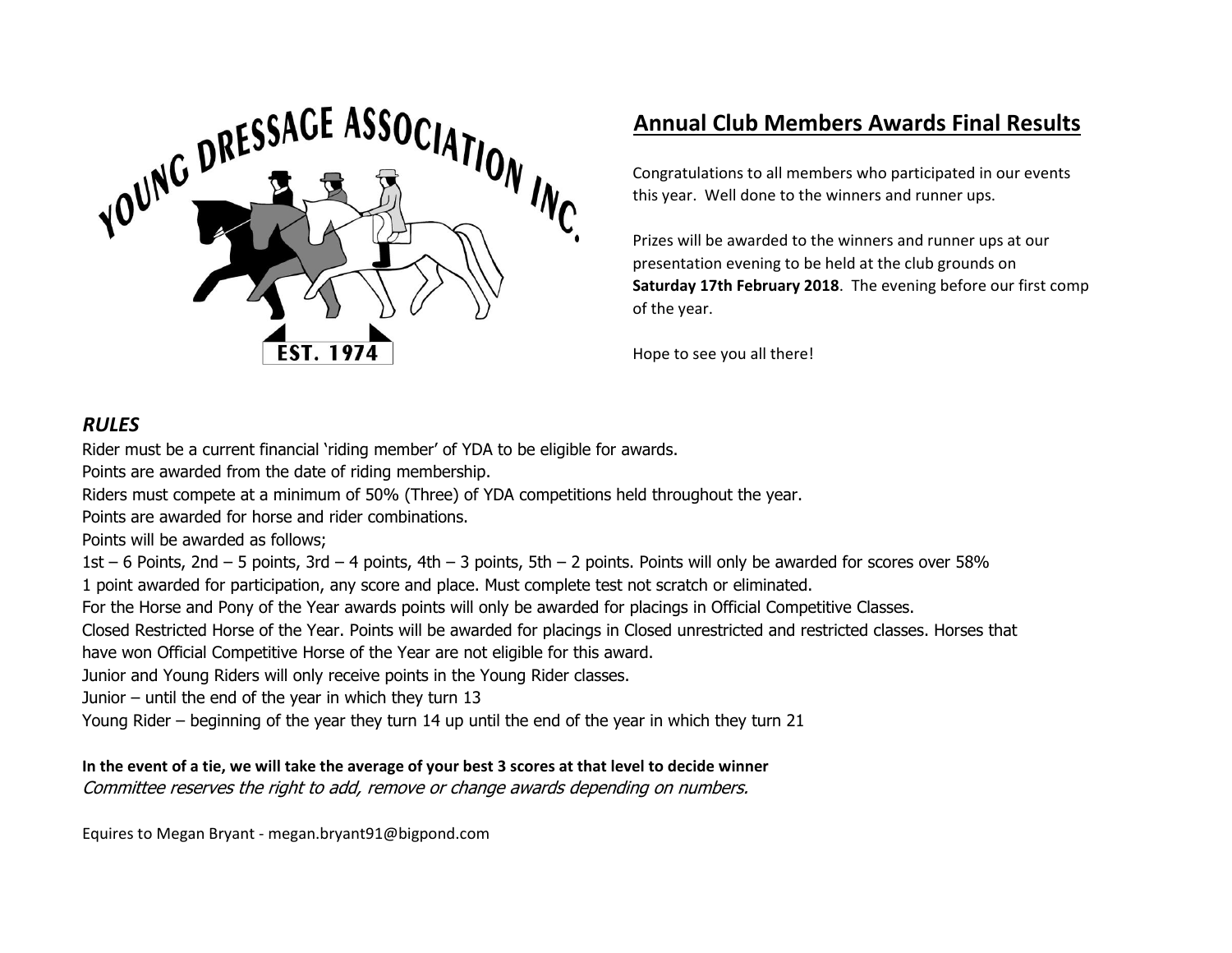

#### **PRELIMINARY HORSE OF THE YEAR**

| <b>Horse</b>                   | Rider                  | March | <b>April</b>   | June | July | Oct | <b>Nov</b> | EST. 1974<br><b>TOTAL</b> |
|--------------------------------|------------------------|-------|----------------|------|------|-----|------------|---------------------------|
| <b>Call Me Cooper</b>          | <b>Debbie Blaxland</b> |       | 2              | 10   |      | 2   |            | <b>15 WINNER</b>          |
| Foxground Kathago Lot Z        | Megan Bryant           |       |                |      | 3    | 6   | 4          | <b>13 RUNNER UP</b>       |
| <b>Heatherton Park Cabaret</b> | Kate Still             |       | 2              | 8    |      |     |            | 10                        |
| Ludas                          | Stephanie Debaecker    |       |                |      |      | 4   | 5          | 9                         |
| Springs Cherry Coala           | Pat Healey             |       |                | 3    |      |     |            |                           |
| <b>Brierley Super Nova</b>     | Anwen Lovett           |       |                |      |      |     | 6          | 6                         |
| Bradgate Park Santa Cruize     | John Potter            | 3     | $\overline{2}$ |      |      |     |            |                           |
| Adloo Donovan                  | Kelly O'Keefe          |       | 4              |      |      |     |            |                           |
| <b>JAS Resemblance</b>         | Sue Walker             | 5     |                |      |      |     |            |                           |
| Woodlea Jagger                 | Katharine Dennis       |       |                |      |      |     |            |                           |
| Tarburra Storm Hit             | Natalie Blundell       | 4     |                |      |      |     |            |                           |
| Pilgrim Whisper                | Maryann Schiller       |       | 4              |      |      |     |            |                           |
| Hollands Bend Highlander       | Jodie Dunstan          |       | $\overline{2}$ |      |      |     |            |                           |
| Jenty Park Tango               | Jennifer Nichols       |       |                | 3    |      |     |            |                           |
| Jamieson Magic                 | <b>Rachel Roberts</b>  |       |                |      |      | 3   |            |                           |
| <b>Star Seeker</b>             | Anne Reader            |       |                |      |      |     |            |                           |
| Rococo Hit                     | Veronique Ingram       |       |                |      |      |     |            |                           |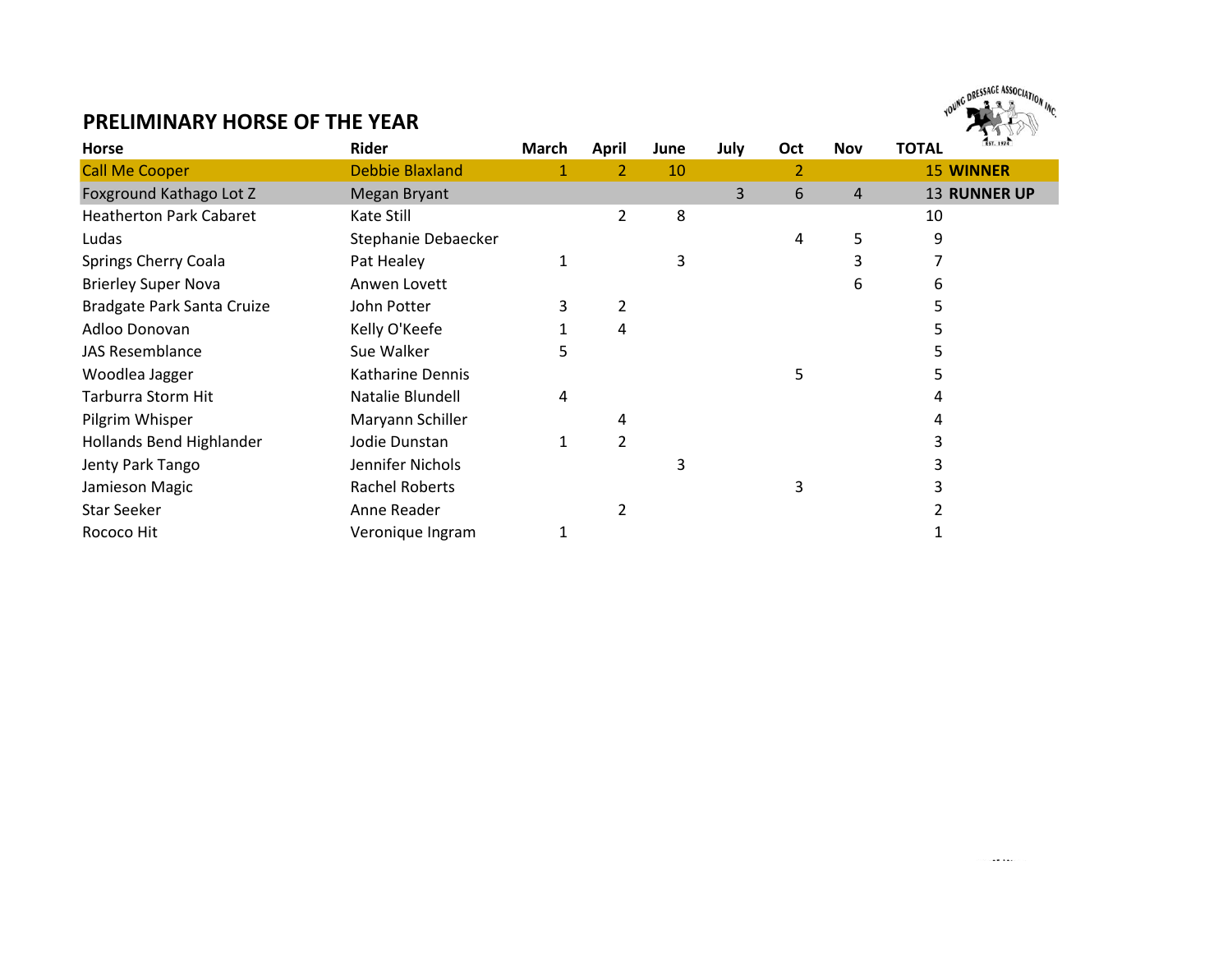# YOUNG DRESSAGE ASSOCIATION INC. NG DRESSAGE ASSOCI

#### **NOVICE HORSE OF THE YEAR**

| <b>Horse</b>                    | <b>Rider</b>         | <b>March</b> | <b>April</b> | June | July | Oct | <b>Nov</b>     | <b>TOTAL</b> | EST. 1974    |
|---------------------------------|----------------------|--------------|--------------|------|------|-----|----------------|--------------|--------------|
| <b>Hollands Bend Highlander</b> | <b>Jodie Dunstan</b> | 3            | 2            | 8    | 6    | 5   |                |              | 24 WINNER    |
| Cooramin Riviera                | <b>Megan Bryant</b>  | 6            | 5            | 12   |      |     |                |              | 23 RUNNER UP |
| Bradgate Park Santa Cruize      | John Potter          | 4            | 2            | 5    | 1    | 6   |                | 18           |              |
| Pilgrim Whisper                 | Maryann Schiller     | 1            | 2            | 2    | 4    | 2   | $\overline{2}$ | 13           |              |
| Fendi R                         | Sue Walker           |              | 11           |      |      |     |                | 11           |              |
| <b>Welts Brego</b>              | Jane Pringle         | 1            | 2            |      |      | 1   | 6              | 10           |              |
| Rococo Hit                      | Veronique Ingram     | 1            |              | 1    |      | 4   |                | 6            |              |
| Ludas                           | Stephanie Debaecker  |              |              |      |      | 3   | 3              | 6            |              |
| <b>JAS Resemblance</b>          | Sue Walker           | 5            |              |      |      |     |                | 5            |              |
| Foxground Kathago Lot Z         | Megan Bryant         |              |              |      |      |     | 5              | 5            |              |
| <b>Meticulous</b>               | Anita Doswell        |              |              | 4    |      |     |                | 4            |              |
| <b>Byalee Bella Rose</b>        | Jana Poppe           |              |              |      |      |     | 4              | 4            |              |
| Amberwood Smashing Lady         | Simone Pye           | 1            | 2            |      |      |     |                |              |              |
| <b>Star Seeker</b>              | Anne Reader          |              | 2            |      |      |     |                |              |              |
| <b>Tarburra Storm Hit</b>       | Natalie Blundell     | 2            |              |      |      |     |                |              |              |
| <b>Brierley Scarlett</b>        | Anwen Lovett         |              | 2            |      |      |     |                | 2            |              |
| Story of Mon Amour              | Linda Saunders       |              | 2            |      |      |     |                | 2            |              |
| Littlecloud                     | Olivia Wass          |              | 2            |      |      |     |                | 2            |              |
| Kerranna Didge                  | Deborah McMullen     | 1            |              |      |      | 1   |                | 2            |              |
| <b>BHM Black Galaxy</b>         | Natalie Blundell     |              |              |      |      |     |                |              |              |
| <b>AEA Fantail</b>              | Olivia Wass          |              |              |      |      |     |                |              |              |
| <b>APH Spiral</b>               | Jana Poppe           | 1            |              |      |      |     |                |              |              |
| Springs Cherry Coala            | Pat Healey           |              |              | 1    |      |     |                |              |              |
| <b>Cosmo River</b>              | Debra Lawrence       |              |              |      |      | 1   |                |              |              |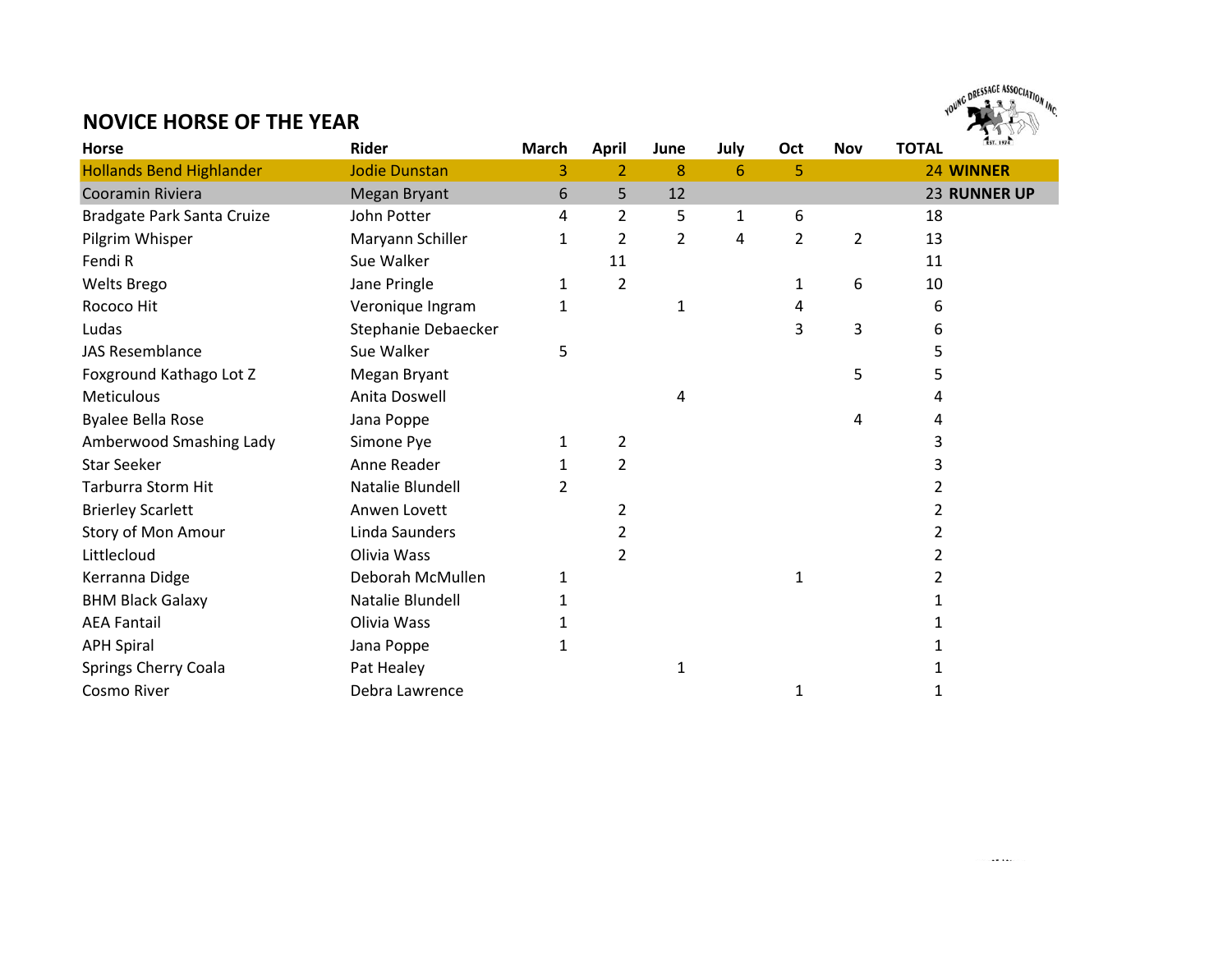

### **ELEMENTARY HORSE OF THE YEAR**

| Horse                    | Rider               | <b>March</b> | <b>April</b> | June | July           | Oct | <b>Nov</b> | EST. 1974<br><b>TOTAL</b> |
|--------------------------|---------------------|--------------|--------------|------|----------------|-----|------------|---------------------------|
| <b>Furst Dance</b>       | <b>Megan Bryant</b> | 3            | 3            | 12   | 11             |     |            | <b>36 WINNER</b>          |
| Fleur De Lee             | Jana Poppe          | 2            |              | 7    | $\overline{7}$ | 5   | 6          | 27 RUNNER UP              |
| <b>Brierly Fiorella</b>  | Anwen Lovett        |              |              | 9    | 4              |     | 5          | 18                        |
| Cayuse Mightly Hit       | Sally Roberts-Jones |              |              | 4    |                | 9   |            | 13                        |
| Hollands Bend Highlander | Jodie Dunstan       |              |              |      | 6              | 6   |            | 12                        |
| <b>Star Seeker</b>       | Anne Reader         |              |              |      |                | 4   | 6          | 11                        |
| Tarburra Storm Hit       | Natalie Blundell    |              |              |      |                |     | 11         | 11                        |
| Daisy a Day              | Laura Delamont      |              |              | 4    | 4              |     |            | 9                         |
| <b>BHM Black Galaxy</b>  | Natalie Blundell    | 5            |              |      |                |     |            |                           |
| Dion                     | Sharon Potter       |              |              | 5    |                |     |            |                           |
| <b>AEA Fantail</b>       | Olivia Wass         | 1            | 2            | 1    |                |     |            |                           |
| Fendi R                  | Sue Walker          |              |              |      |                |     |            | 4                         |
| Remarkable               | Karen Skimmings     |              |              |      |                |     |            |                           |
| Demartini                | Anita Doswell       |              |              |      |                |     |            |                           |
| <b>Brierley Scarlett</b> | Anwen Lovett        |              |              |      |                |     |            |                           |
| Cooramin Riviera         | Megan Bryant        |              | 2            |      |                |     |            |                           |
| Cosmo River              | Debra Lawrence      |              |              |      |                | 2   |            |                           |
| <b>BHM Rocky Road</b>    | Jane Pringle        | 1            |              |      |                |     |            |                           |
| <b>Welts Brego</b>       | Jane Pringle        |              |              |      |                |     |            |                           |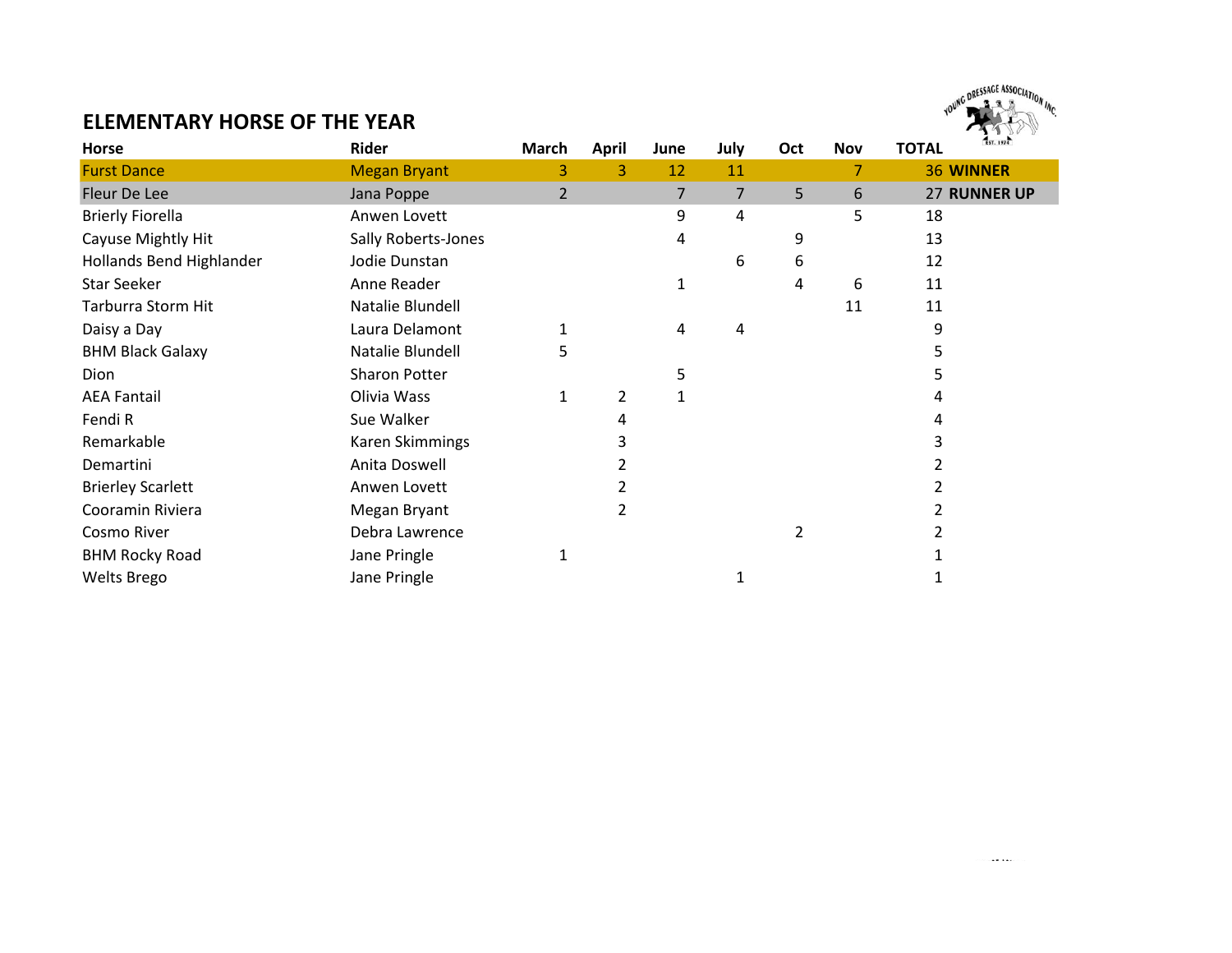## YOUNG DRESSAGE ASSOCIATION INC. NG DRESSAGE ASSOC

#### **MEDIUM HORSE OF THE YEAR**

| Horse                        | <b>Rider</b>     | <b>March</b> | <b>April</b> | June | July | Oct | <b>Nov</b> | EST. 1974<br><b>TOTAL</b> |
|------------------------------|------------------|--------------|--------------|------|------|-----|------------|---------------------------|
| Daisy a Day                  | Laura Delamont   |              |              |      |      | 8   | 8          | <b>18 WINNER</b>          |
| Remarkable                   | Karen Skimmings  |              | 2            | 9    |      |     | 5          | <b>16 RUNNER UP</b>       |
| Demartini                    | Anita Doswell    |              |              |      |      | 4   | 12         | <b>16 RUNNER UP</b>       |
| <b>Brierly Scarlett</b>      | Anwen Lovett     |              |              | 10   |      |     |            | 10                        |
| <b>Furst Dance</b>           | Megan Bryant     |              | 4            |      |      | 6   |            | 10                        |
| <b>APH Lets Explore</b>      | Nicole Whittaker |              |              | 1    | 4    |     |            |                           |
| <b>Bluefields Fiderglanz</b> | Megan Joerg      | 4            | 2            |      |      |     |            | 6                         |
| <b>Brierly Fiorella</b>      | Anwen Lovett     |              |              |      | 6    |     |            | 6                         |
| Vancouver Gifted Girl        | Sue Robbins      |              | 2            | 2    |      |     |            | 5                         |
| <b>AEA Fantail</b>           | Olivia Wass      |              |              |      | 1    |     | 3          | 5                         |
| Dion                         | Sharon Potter    |              |              | 3    |      |     |            |                           |
| Welts Rob Roy                | Kaye Spence      |              | 2            |      |      |     |            |                           |
| Story of Mon Amour           | Linda Saunders   |              |              |      |      |     |            |                           |

## **ADVANCED HORSE OF THE YEAR**

| Horse                        | Rider              | March | April | June | July | Oct | <b>Nov</b> | <b>TOTAL</b>       |
|------------------------------|--------------------|-------|-------|------|------|-----|------------|--------------------|
| <b>Vancouver Gifted Girl</b> | <b>Sue Robbins</b> | 4     |       | 4    | 5.   | 12  |            | 27 WINNER          |
| Remarkable                   | Karen Skimmings    |       |       |      |      |     | 6          | <b>6 RUNNER UP</b> |
| <b>Bluefields Fiderglanz</b> | Megan Joerg        |       |       |      |      |     |            |                    |
| Sarbs Andante                | Christine Hill     |       |       |      |      |     |            |                    |
| Welts Rob Roy                | Kaye Spence        |       |       |      |      |     |            |                    |
| Daisy a Day                  | Laura Delamont     |       |       |      |      |     |            |                    |
| Argyle                       | Meredith Branson   |       |       |      |      |     |            |                    |
| <b>AEA Fantail</b>           | Olivia Wass        |       |       |      |      |     |            |                    |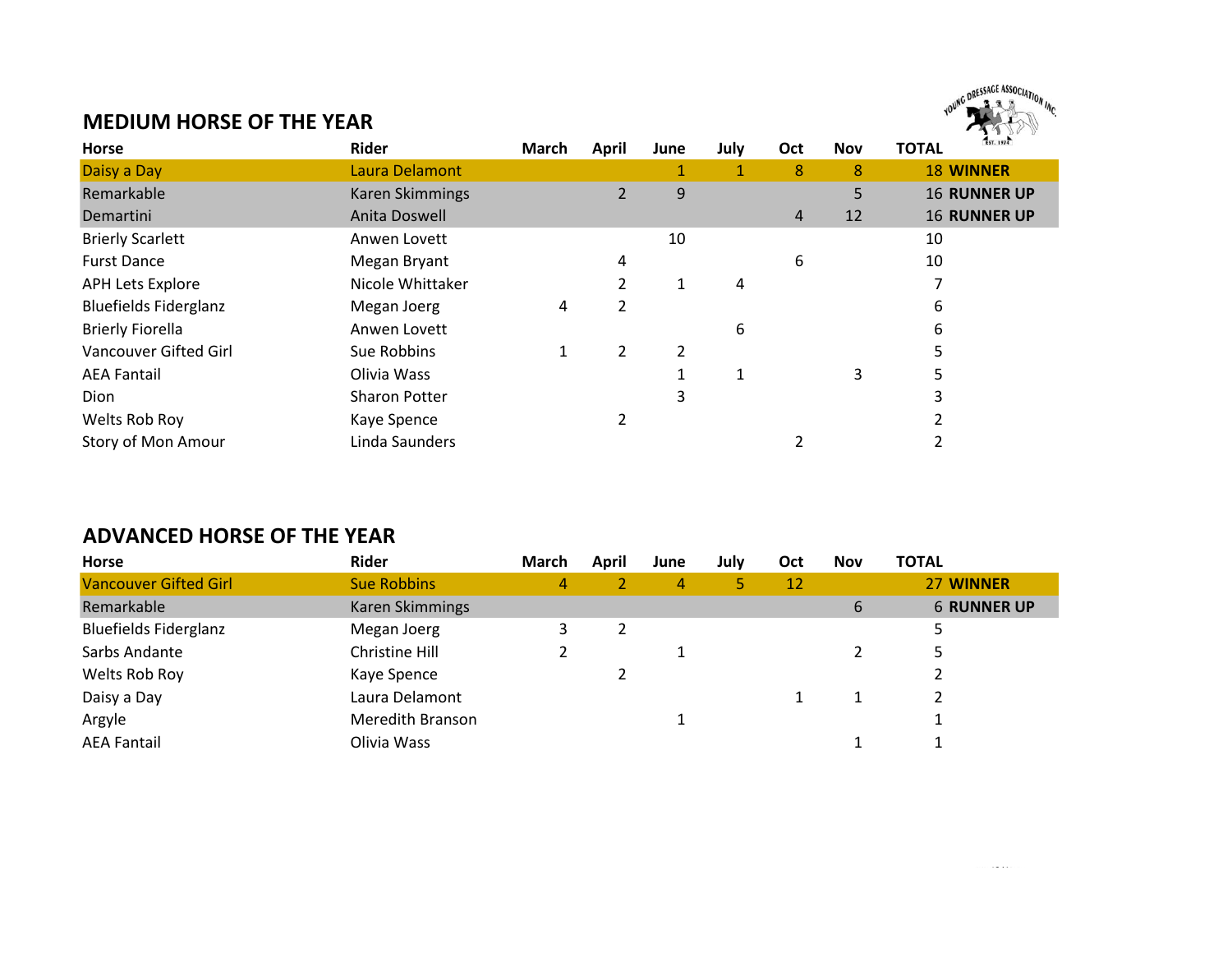

#### **FEI HORSE OF THE YEAR**

| <b>Horse</b>                 | Rider                   | March | April | June | July | Oct | <b>Nov</b> | EST. 1974<br><b>TOTAL</b> |
|------------------------------|-------------------------|-------|-------|------|------|-----|------------|---------------------------|
| <b>Cavaliere Zippo</b>       | <b>Katherine Dennis</b> | 11    | 8     | 9    |      |     |            | 28 WINNER                 |
| Mr Jackson                   | Megan Bryant            | 6     | 8     |      | 5    |     |            | <b>19 RUNNER UP</b>       |
| Argyle                       | <b>Merideth Branson</b> |       |       |      |      |     | 10         | 13                        |
| <b>Heatherton Park Gift</b>  | Kelly O'Keefe           |       |       |      | 12   |     |            | 12                        |
| Desiderata                   | Sue-Ellen Lovett        |       |       |      |      |     | 12         | 12                        |
| Liberta                      | <b>Heather Demaine</b>  | 4     |       | 5    |      |     |            | 10                        |
| <b>Belcam Cadel</b>          | Jan Smith               | כ     |       |      |      |     |            |                           |
| Bradgate Park Delilah        | <b>Sharon Potter</b>    |       |       |      |      |     |            |                           |
| Flowervale Houlana           | Anne Riley              |       |       |      |      |     | 6          | 6                         |
| <b>Bluefields Fiderglanz</b> | Megan Joerg             |       |       |      |      |     | 4          | 4                         |

## **PONY OF THE YEAR**

| <b>Horse</b>                     | <b>Rider</b>    | March | <b>April</b> | June | July | Oct | <b>Nov</b> | <b>TOTAL</b>        |
|----------------------------------|-----------------|-------|--------------|------|------|-----|------------|---------------------|
| <b>Mystic Shadows Cinderella</b> | Jan Smith       |       | 23           | 12   | 6    | 6   |            | <b>47 WINNER</b>    |
| Stockleigh Flaunt It             | Marie Cooper    | 5.    | 2            | 9    |      | 9   | 9          | <b>34 RUNNER UP</b> |
| Hilkens Denali                   | Wendy Lorincz   |       |              |      | 6    | 12  |            | 18                  |
| <b>Buckwell Park Harlequin</b>   | Julie Vandyke   |       |              |      | 6    | 5   | 6          | 17                  |
| Rivington Blissful               | Megan Bryant    |       |              | 12   |      |     |            | 12                  |
| <b>SLH Don Phillipp</b>          | Anne Riley      |       |              | 6    |      | 6   |            | 12                  |
| <b>Foxslow Master Jay</b>        | Wendy Lorincz   |       |              | 11   |      |     |            | 11                  |
| Grenwood Lulu                    | Rianna Reeves   |       |              |      |      | 4   | 5          | 9                   |
| Jindalee Colleen                 | Sue Walker      |       |              |      |      |     |            |                     |
| Rivington Blissful               | Amba McGoldrick |       |              |      | 6    |     |            | 6                   |
| <b>Back to Black</b>             | Nicole Mazur    |       | 4            |      |      |     |            | 4                   |
| Penmain Nightingale              | Kaye Spence     |       |              |      |      |     | 3          | 3                   |
| Abercrombie Regal Heir           | Leonie Fenton   |       |              |      |      |     |            |                     |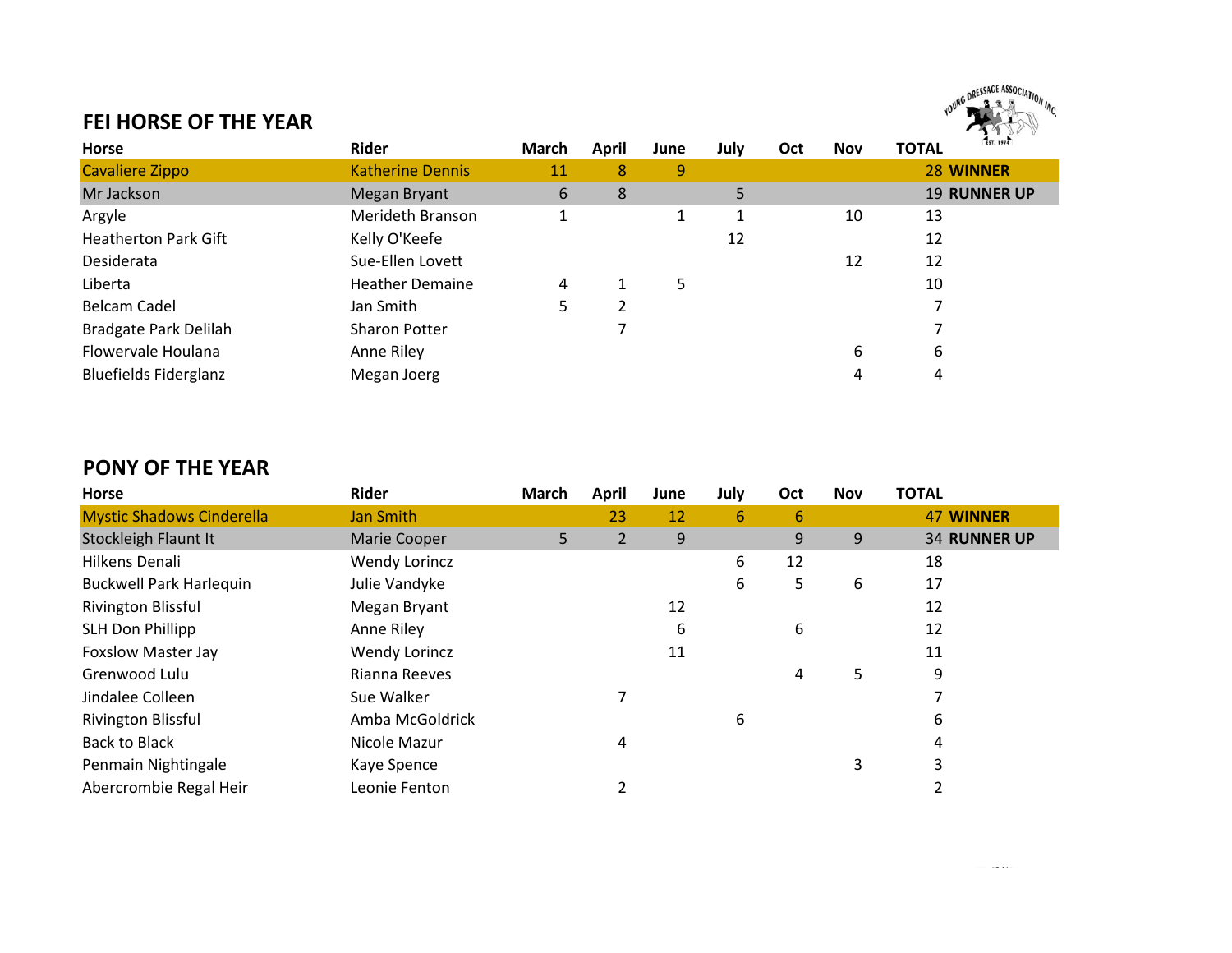

. . . . . . . . .

#### **JUNIOR RIDER OF THE YEAR**

| <b>Horse</b>                     | Rider                       | March | April | June | July | Oct | <b>Nov</b> | EST. 1974<br><b>TOTAL</b> |
|----------------------------------|-----------------------------|-------|-------|------|------|-----|------------|---------------------------|
| <b>Rivington Tiger Tim</b>       | <b>Emily Van der Struik</b> | 3.    |       |      | 9    | 9   |            | 29 WINNER                 |
| Grenwood Lulu                    | Rianna Reeves               |       |       |      |      | 6   | 6          | <b>12 RUNNER UP</b>       |
| Rivington Blissful               | Emily Van der Struik        |       |       |      |      |     | 11         | 11                        |
| Kookaburra Hill Lachlan Llewwlyn | Rianna Reeves               |       |       |      | 6    |     |            | 10                        |
| <b>Glenbrae Mercedes</b>         | Olivia McHugh               |       |       |      |      |     | 6          | 6                         |
| <b>Eckerly Woodrow Charmer</b>   | Rianna Reeves               |       |       |      | 5    |     |            | 5                         |
| <b>Bandalene Truman</b>          | Victoria Wythes             |       |       |      |      |     |            | 5                         |
| Dumaresq Silver Rose             | Ryan Ellis                  |       |       | 4    |      |     |            | 4                         |
| Bertie Beetle                    | Eliza Ward                  |       |       |      |      | 4   |            | 4                         |

#### **YOUNG RIDER OF THE YEAR**

| Horse                        | Rider                     | <b>March</b> | April | June | July | Oct | <b>Nov</b> | <b>TOTAL</b>        |
|------------------------------|---------------------------|--------------|-------|------|------|-----|------------|---------------------|
| <b>Call Me Casper</b>        | <b>Annabelle Reynolds</b> |              |       |      | 10   | 9   | 9          | 28 WINNER           |
| <b>Meticulous</b>            | Paris Anderson Lynch      |              |       |      |      | 6   | 6          | $12$ **             |
| Of Paws I Came               | Paige Simms               |              |       |      |      | 6   | 4          | <b>10 RUNNER UP</b> |
| Jasper                       | Natasha Larsen            |              |       | 8    |      |     |            | 8                   |
| Pedantic                     | Jackson Reeves            |              |       |      | 5    |     |            | 6                   |
| Somerset                     | Claudia Kimber            |              |       |      |      |     |            |                     |
| Country Gentleman            | Alyssa Brown              |              |       |      |      |     |            | ⊃                   |
| Louie                        | Belinda White             |              |       |      |      | 4   |            | 4                   |
| Corvan Park Prize Possession | Grace Ross                |              |       |      |      |     |            |                     |
| Casey                        | Paige Simms               |              |       |      |      |     |            |                     |

\*\* Not eligible for awards as rider not competed at at least 50% of events in 2017 whilst a current financial member as per rules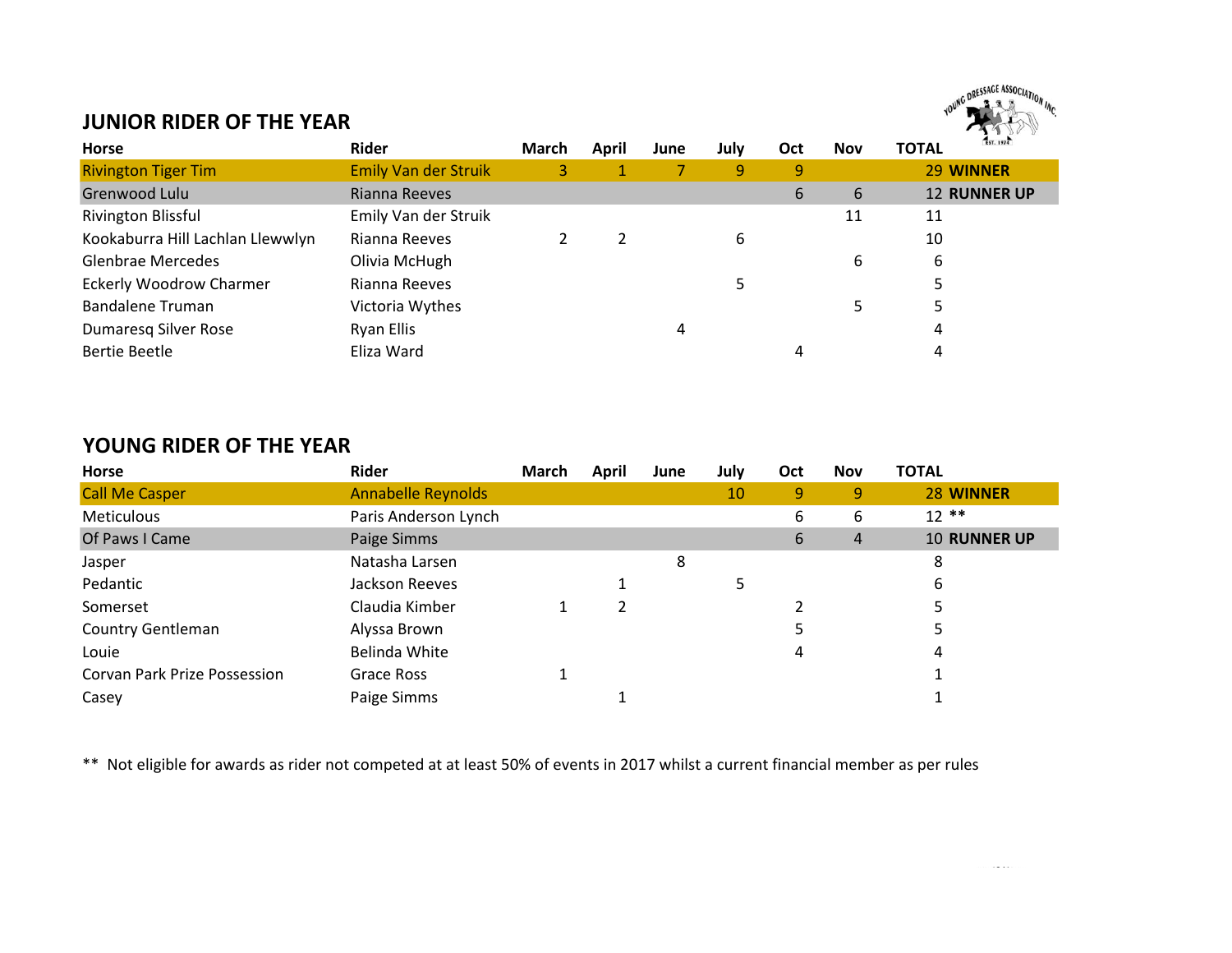### **CLOSED RESTRICTED HORSE OF THE YEAR**



| Horse                            | <b>Rider</b>            | <b>March</b>   | <b>April</b>   | June           | July           | Oct            | <b>Nov</b>     | <b>TOTAL</b>   | EST. 1974           |
|----------------------------------|-------------------------|----------------|----------------|----------------|----------------|----------------|----------------|----------------|---------------------|
| <b>Pilgrim Whisper</b>           | <b>Maryann Schiller</b> | 9              | $\overline{7}$ | 12             | 10             | $\overline{2}$ | 6              |                | <b>46 WINNER</b>    |
| CP Queen of Hearts               | <b>Alison Dowton</b>    | $\overline{4}$ | 14             | 10             |                |                | $\overline{7}$ |                | <b>35 RUNNER UP</b> |
| <b>Rivington Blissful</b>        | Megan Bryant            | 5              | 27             |                |                |                |                | 32             |                     |
| Call Me Cooper                   | Debbie Blaxland         | 9              | 7              | 4              |                | 5              |                | 25             |                     |
| More Than a Miracle              | Kim Lang                | 6              | 5              |                |                | 7              | 6              | 24             |                     |
| Avlon Charisma                   | Natasha Larsen          | 9              | 10             | $\overline{2}$ |                |                |                | 21             |                     |
| <b>Ennovyar Deep Mystery</b>     | <b>Kylie Reeves</b>     | 6              | 3              |                |                | 3              | 4              | 16             |                     |
| Fleur De Lee                     | Jana Poppe              | 6              |                |                |                | 5              | 5              | 16             |                     |
| Jindalee Colleen                 | Sue Walker              | 12             | 4              |                |                |                |                | 16             |                     |
| <b>Welts Brego</b>               | Jane Pringle            | 4              | 6              |                | $\mathbf{1}$   | $\mathbf{1}$   | 3              | 15             |                     |
| Foxground Kathago Lot Z          | Megan Bryant            |                |                |                | 5              | 4              | 5              | 14             |                     |
| Adloo Donovan                    | Kelly O'Keefe           | 4              | 9              |                |                |                |                | 13             |                     |
| <b>Heatherton Park Cabaret</b>   | Kate Still              | 11             | $\overline{2}$ |                |                |                |                | 13             |                     |
| Bradgate Park Delilah            | <b>Sharon Potter</b>    |                |                |                |                | 12             |                | 12             |                     |
| Somerset                         | Claudia Kimber          | 5              | 4              |                |                | 3              |                | 12             |                     |
| Springs Cherry Coala             | Pat Healey              |                | 4              | 6              |                |                | $\overline{2}$ | 12             |                     |
| Bradgate Park Santa Cruize       | John Potter             |                |                |                | 5              | 6              |                | 11             |                     |
| Cooramin Riviera                 | Megan Bryant            | 5              | 6              |                |                |                |                | 11             |                     |
| Jamiesons Magic                  | <b>Rachel Roberts</b>   |                |                | 5              |                | 6              |                | 11             |                     |
| Rivington Blissful               | Amba McGoldrick         |                |                |                | 5              | 6              |                | 11             |                     |
| <b>Star Seeker</b>               | Anne Reader             | 4              |                | 3              |                | 4              |                | 11             |                     |
| Crafty                           | Lisa Killmore           |                |                |                |                |                | 11             | 11             |                     |
| Kookaburra Hill Lachlan Llewwlyn | Rianna Reeves           | 6              | 3              |                |                |                |                | 9              |                     |
| <b>Tarburra Puss N Boots</b>     | Natalie Blundell        | 7              |                |                |                |                | $\overline{2}$ | 9              |                     |
| Avlon Charisma                   | Marie Cooper            |                |                |                |                | 4              | 4              | 8              |                     |
| <b>Buckwell Park Harlequin</b>   | Julie Vandyke           |                |                |                | 1              | 6              | $\mathbf{1}$   | 8              |                     |
| CP Queen of Hearts               | Natasha Larsen          |                |                |                |                | 8              |                | 8              |                     |
| Amaranda Warlock                 | Vicki Wilder            | 5              | $\overline{2}$ |                |                |                |                | $\overline{7}$ |                     |
| Argyle                           | Meredith Branson        | 1              |                |                | 6              |                |                | $\overline{7}$ |                     |
| Max                              | Sally Roberts-Jones     |                | 3              | $\overline{2}$ | $\overline{2}$ |                |                | $\overline{7}$ |                     |
| <b>Rivington Tiger Tim</b>       | Emily Van der Struik    | 5              | $\overline{2}$ |                |                |                |                | $\overline{7}$ |                     |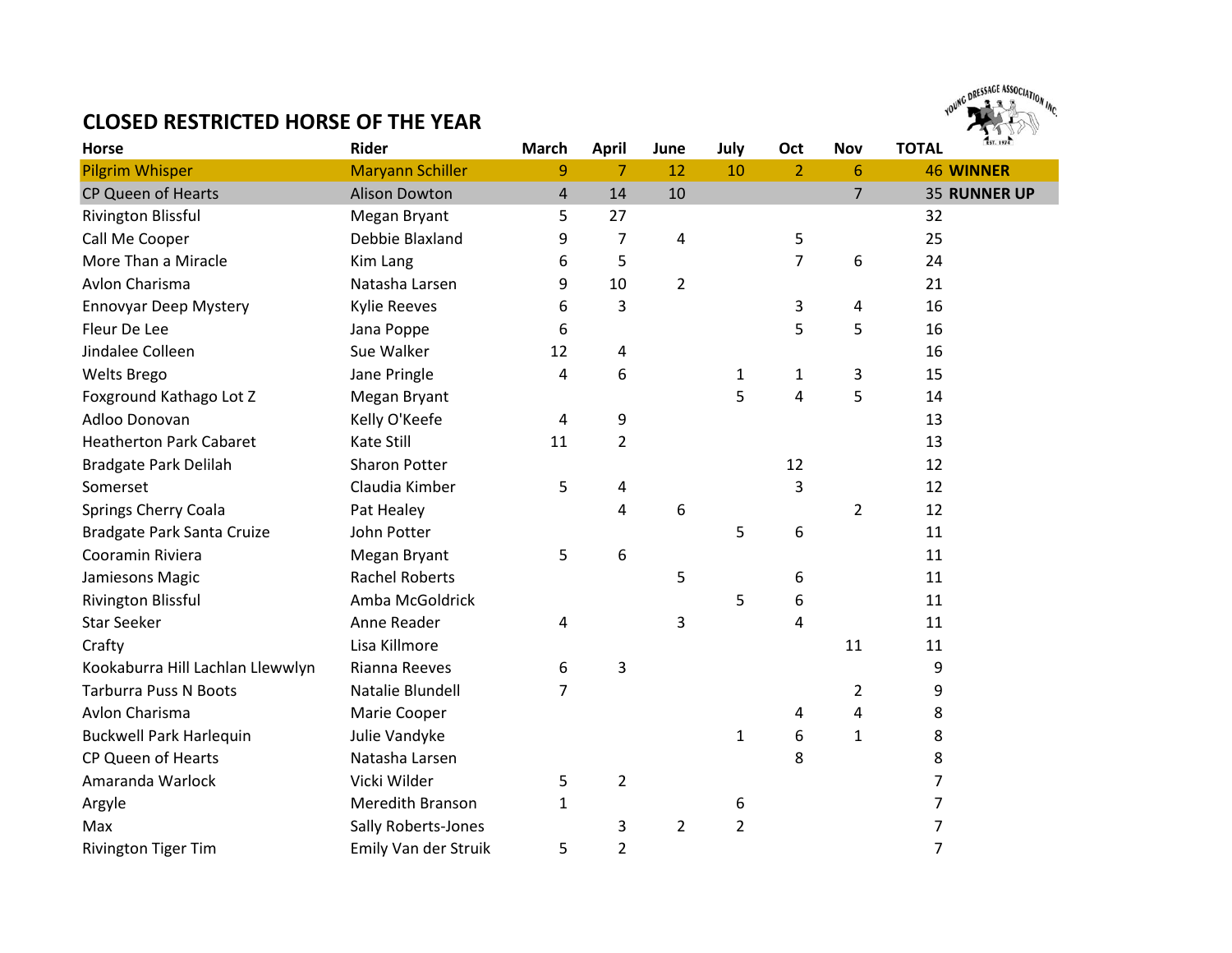| Story of Mon Amour                 | Linda Saunders     |                | $\overline{7}$ |   |                |                |              | 7              |
|------------------------------------|--------------------|----------------|----------------|---|----------------|----------------|--------------|----------------|
| <b>APH Lets Explore</b>            | Nicole Whittaker   |                |                | 6 |                |                |              | 6              |
| <b>Belcam Cadel</b>                | Jan Smith          |                |                |   |                | 6              |              | 6              |
| Demartini                          | Anita Doswell      |                |                |   |                | 6              |              | 6              |
| Grenwood Lulu                      | Rianna Reeves      |                |                |   |                | 5              | $\mathbf{1}$ | 6              |
| <b>JAS Resemblance</b>             | Sue Walker         | 6              |                |   |                |                |              | 6              |
| Manorwood Monet                    | Courtney Jones     |                |                |   | 6              |                |              | 6              |
| Mystic Shadows Cinderella          | Jan Smith          |                |                |   |                | 6              |              | 6              |
| <b>Storm Warning II</b>            | Kaye Spence        |                | 6              |   |                |                |              | 6              |
| Country Gentleman                  | Alyssa Brown       |                |                |   |                | 5              |              | 5              |
| Daisy a Day                        | Laura Delamont     | 5              |                |   |                |                |              | 5              |
| Jasper                             | Alison Dowton      | 4              | $\mathbf{1}$   |   |                |                |              | 5              |
| Penmain Nightingale                | Kaye Spence        |                |                |   |                | 5              |              | 5              |
| <b>SLH Don Phillipp</b>            | Anne Riley         |                |                |   |                | 5              |              | 5              |
| Spcies                             | Megan Bryant       |                |                |   | 5              |                |              | 5              |
| Wafalu Image                       | Jessica Newton     |                |                |   |                | 4              | $\mathbf{1}$ | 5              |
| <b>Mickey Mouse</b>                | Kellie Jones       |                |                |   |                |                | 5            | 5              |
| Chevalley Park Barrakayde          | Jade Hoye          |                |                |   |                |                | 5            | 5              |
| <b>Brierley Nova</b>               | Anwen Lovett       |                |                |   | 4              |                |              | 4              |
| Seven Birdies                      | Natasha Larsen     |                |                | 4 |                |                |              | 4              |
| <b>Byalee Bella Rose</b>           | Jana Poppe         |                |                |   |                |                | 4            | 4              |
| Copabella Vortex                   | Jenelle Waters     |                |                |   |                |                | 4            | 4              |
| Amberwood Smashing Lady            | Simone Pye         | $\overline{2}$ | 1              |   |                |                |              | 3              |
| <b>Bertie Beetle</b>               | Eliza Ward         |                | $\overline{2}$ |   |                | 1              |              | 3              |
| Call Me Casper                     | Annabelle Reynolds |                |                |   | $\mathbf{1}$   | $\overline{2}$ |              | 3              |
| <b>CP Donald</b>                   | Elke Steinbacker   |                |                |   |                | 3              |              | 3              |
| Hollands Bend Highlander           | Jodie Dunstan      |                | 3              |   |                |                |              | 3              |
| Pedantic                           | Jackson Reeves     |                | 2              |   | $\mathbf{1}$   |                |              | 3              |
| <b>Primrose Court Phineas Fogg</b> | Georgie Ward       |                | 3              |   |                |                |              | 3              |
| Abercrombie Regal Heir             | Sue Walker         |                | $\overline{2}$ |   |                |                |              | $\overline{a}$ |
| <b>AEA Fantail</b>                 | Olivia Wass        |                |                | 1 | $\mathbf{1}$   |                |              | 2              |
| <b>Bandalene Truman</b>            | Kasandra Wythes    |                |                | 2 |                |                |              | 2              |
| Benevolent                         | Ashleight Keighley |                |                |   | $\overline{2}$ |                |              | $\overline{c}$ |
| Casey                              | Paige Simms        |                | $\overline{2}$ |   |                |                |              | $\overline{a}$ |